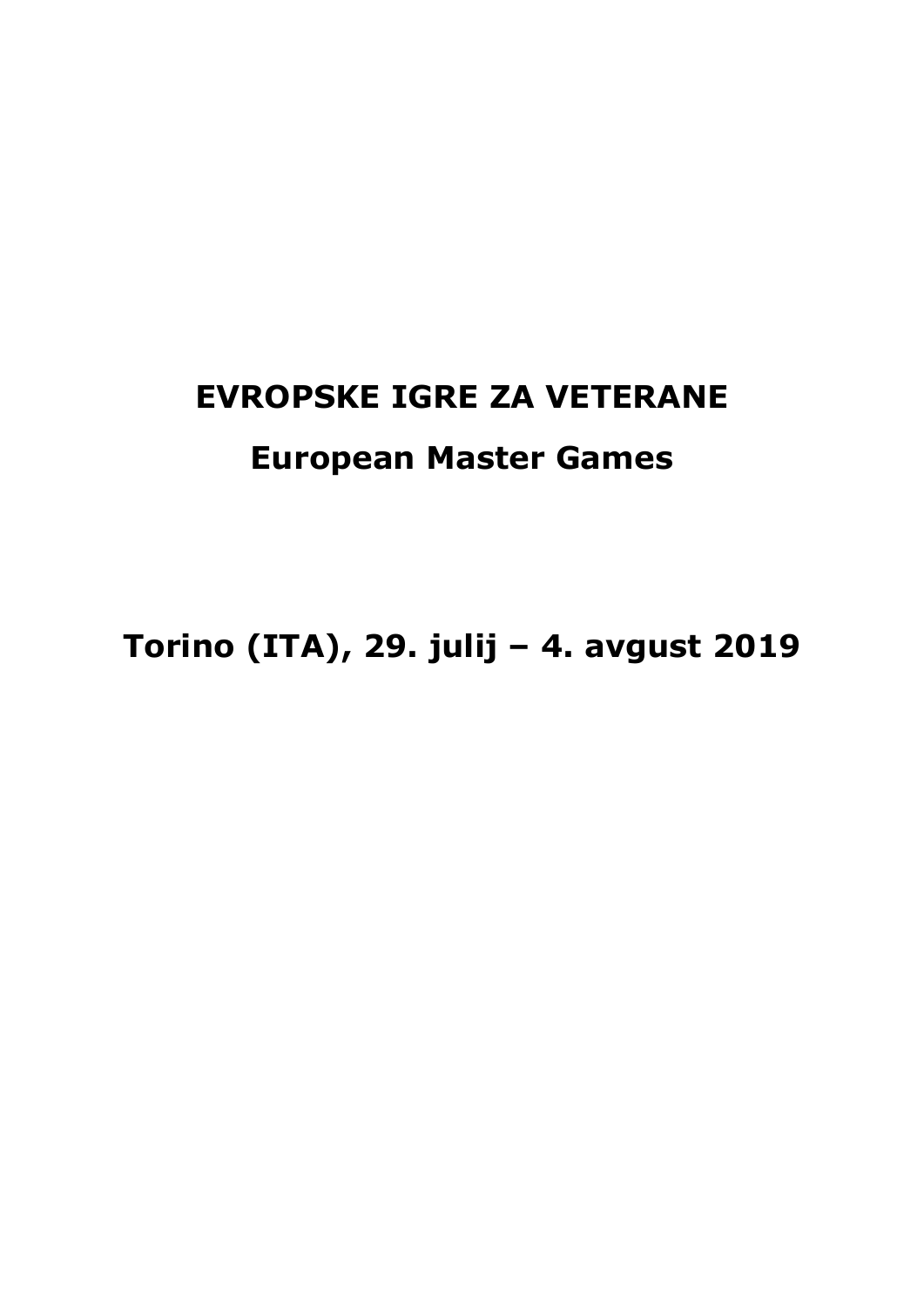#### **3000 m SC M55**

|      | Final               |           |     | Stadio P. Nebiolo - 29 July 2019 - Start Time: 18:05 |          |
|------|---------------------|-----------|-----|------------------------------------------------------|----------|
| Pos. | - Bib Athlete       | Year Cat. |     |                                                      | Mark     |
|      | 1019 KOMEL Branimir | 1962      | M55 | SLO SLOVENIA                                         | 12:04.57 |

#### **Pole Vault M50**

| Final    |                               |             |      | Stadio P. Nebiolo - 29 July 2019 - Start Time: 14:00 - End Time: 15:43 |             |
|----------|-------------------------------|-------------|------|------------------------------------------------------------------------|-------------|
| Pos.     | <b>Bib Athlete</b>            | <b>Year</b> | Cat. |                                                                        | <b>Mark</b> |
|          | 1018 GRIL Damjan              | 1967        | M50  | <b>SLO SLOVENIA</b>                                                    | 2.85        |
|          | 2.20 2.40 2.55 2.70 2.85 2.95 |             |      |                                                                        |             |
| $\sim 0$ | $\sim$ 0 0<br>XXX             |             |      |                                                                        |             |

#### **Javelin Throw g 400 M80**

| Final                |                                             |                     | Stadio P. Nebiolo - 29 July 2019 - Start Time: 16:00 - End Time: 17:40 |             |
|----------------------|---------------------------------------------|---------------------|------------------------------------------------------------------------|-------------|
| Pos.                 | <b>Bib Athlete</b>                          | Year<br>Cat.        |                                                                        | <b>Mark</b> |
|                      | 1023 SLUGA Marko                            | M80<br>1935         | <b>SLO SLOVENIA</b>                                                    | 24.95       |
| $1^{\circ}$<br>24.40 | 24.47<br>$3^{\circ}$ : 24.95<br>$2^\circ$ : | $4^{\circ}$ : 23.45 | $5^{\circ}$ : -<br>$6^{\circ}$ : -                                     |             |

#### **High Jump M60**

| Final |                                                             |  |  |                    |  |                  |  |  |             |  |      | Stadio P. Nebiolo - 01 August 2019 - Start Time: 09:00 - End Time: 10:21 |             |  |  |  |  |  |
|-------|-------------------------------------------------------------|--|--|--------------------|--|------------------|--|--|-------------|--|------|--------------------------------------------------------------------------|-------------|--|--|--|--|--|
|       | Pos.                                                        |  |  | <b>Bib Athlete</b> |  |                  |  |  | <b>Year</b> |  | Cat. |                                                                          | <b>Mark</b> |  |  |  |  |  |
|       |                                                             |  |  |                    |  | 1022 PRSTEC Miro |  |  | 1956        |  | M60  | <b>SLO SLOVENIA</b>                                                      | 1.48        |  |  |  |  |  |
|       | 1.10 1.20 1.24 1.27 1.30 1.33 1.36 1.39 1.42 1.45 1.48 1.50 |  |  |                    |  |                  |  |  |             |  |      |                                                                          |             |  |  |  |  |  |
|       | $   0$ $ 0$ $ 0$ $X$ $X0$ $XXX$                             |  |  |                    |  |                  |  |  |             |  |      |                                                                          |             |  |  |  |  |  |

#### **Shot Put Kg 5 M60**

|             | Final |                 |                    |                     |      |                     | Stadio P. Nebiolo - 01 August 2019 - Start Time: 11:00 - End Time: 11:37 |                     |                     |             |  |  |
|-------------|-------|-----------------|--------------------|---------------------|------|---------------------|--------------------------------------------------------------------------|---------------------|---------------------|-------------|--|--|
| Pos.        |       |                 | <b>Bib Athlete</b> |                     | Year | Cat.                |                                                                          |                     |                     | <b>Mark</b> |  |  |
|             |       |                 | 1022 PRSTEC Miro   |                     | 1956 | M60                 |                                                                          | <b>SLO SLOVENIA</b> |                     | 14.29       |  |  |
| $1^{\circ}$ | 13.59 | $2^{\circ}$ : X |                    | $3^{\circ}$ : 13.70 |      | $4^{\circ}$ : 14.29 | $5^\circ$ : 13.73                                                        |                     | $6^{\circ}$ : 13.65 |             |  |  |

# **Discus Throw Kg 1 M60**

#### **FINAL - RESULTS**

| Final                |                    |                     |                       | Stadio P. Nebiolo - 30 July 2019 - Start Time: 17:00 - End Time: 18:04 |             |
|----------------------|--------------------|---------------------|-----------------------|------------------------------------------------------------------------|-------------|
| Pos.                 | <b>Bib Athlete</b> | Year                | Cat.                  |                                                                        | <b>Mark</b> |
|                      | 1022 PRSTEC Miro   | 1956                | M60                   | <b>SLO SLOVENIA</b>                                                    | 43.05       |
| 41.87<br>$1^{\circ}$ | $2^{\circ}$ : X    | $3^{\circ}$ : 39.53 | $4^{\circ}$ : $41.51$ | 5°: X<br>43.05<br>$6^\circ$                                            |             |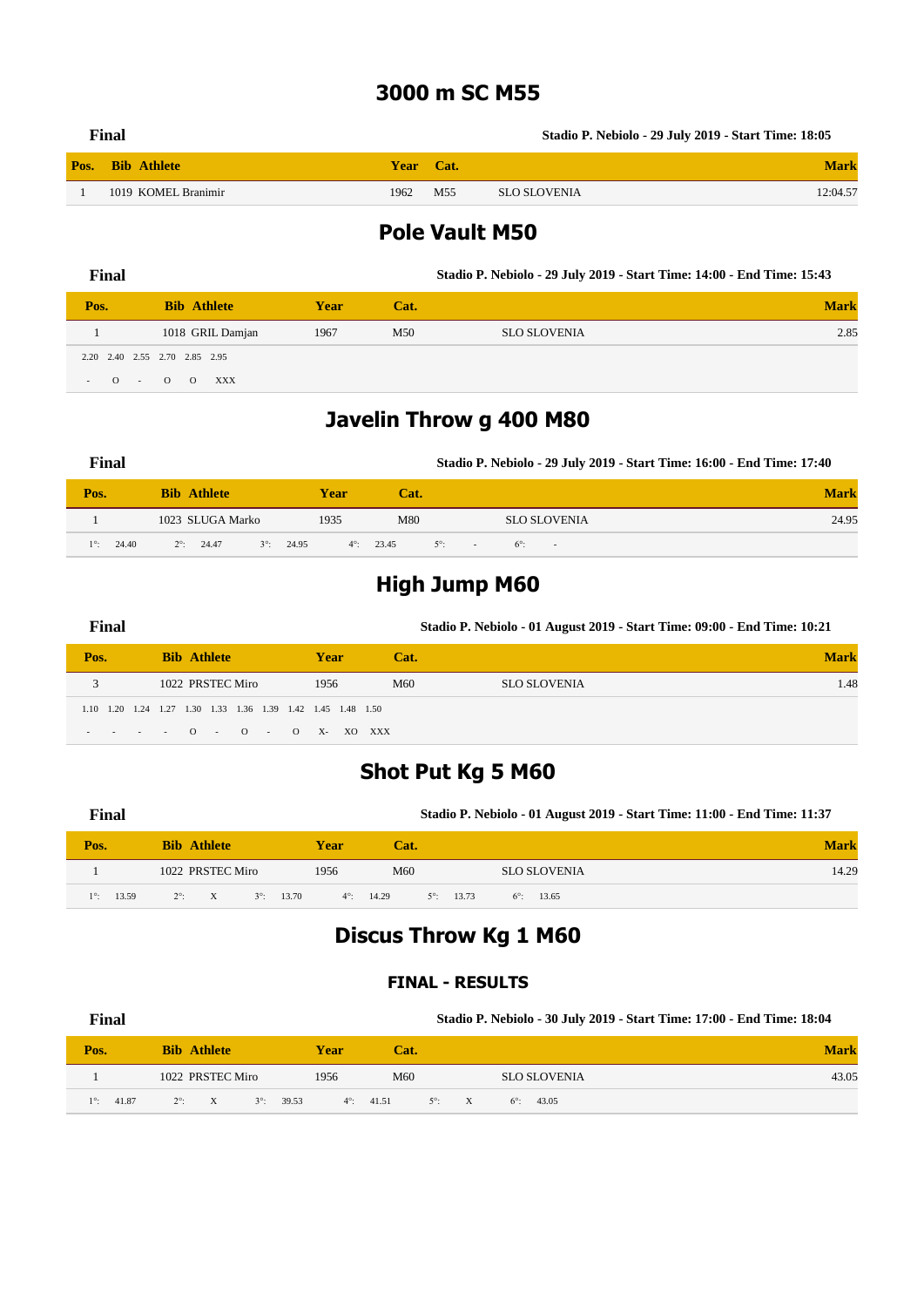# **Hammer Throw Kg 5 M60**

| Final                |                                   |                    |       |                   |                     | Stadio P. Nebiolo - 30 July 2019 - Start Time: 09:00 - End Time: 11:02 |
|----------------------|-----------------------------------|--------------------|-------|-------------------|---------------------|------------------------------------------------------------------------|
| Pos.                 | <b>Bib Athlete</b>                | <b>Year</b>        | Cat.  |                   |                     | <b>Mark</b>                                                            |
|                      | 1022 PRSTEC Miro                  | 1956               | M60   |                   | <b>SLO SLOVENIA</b> | 39.72                                                                  |
| 39.72<br>$1^\circ$ : | 39.44<br>$2^\circ$ :<br>$3^\circ$ | 38.34<br>$4^\circ$ | 38.31 | $5^{\circ}$ 37.83 | $6^\circ$ X         |                                                                        |

# **High Jump M70**

| Final                                                                                                                             |  |  |  |      |                    |  |  |  |     | Stadio P. Nebiolo - 01 August 2019 - Start Time: 09:00 - End Time: 10:20 |  |              |      |  |  |  |  |      |          |  |           |          |          |            |  |             |
|-----------------------------------------------------------------------------------------------------------------------------------|--|--|--|------|--------------------|--|--|--|-----|--------------------------------------------------------------------------|--|--------------|------|--|--|--|--|------|----------|--|-----------|----------|----------|------------|--|-------------|
| Pos.                                                                                                                              |  |  |  |      | <b>Bib Athlete</b> |  |  |  |     | Year                                                                     |  |              | Cat. |  |  |  |  |      |          |  |           |          |          |            |  | <b>Mark</b> |
| 1020 PREZELJ Dusan                                                                                                                |  |  |  | 1949 |                    |  |  |  | M70 |                                                                          |  | SLO SLOVENIA |      |  |  |  |  | 1.52 |          |  |           |          |          |            |  |             |
| 0.80 0.85 0.90 0.95 0.98 1.01 1.04 1.07 1.10 1.13 1.16 1.19 1.22 1.25 1.28 1.31 1.34 1.36 1.38 1.40 1.42 1.44 1.46 1.48 1.52 1.57 |  |  |  |      |                    |  |  |  |     |                                                                          |  |              |      |  |  |  |  |      |          |  |           |          |          |            |  |             |
|                                                                                                                                   |  |  |  |      | . 0                |  |  |  |     |                                                                          |  |              |      |  |  |  |  |      | $\sim$ 0 |  | $\sim 10$ | $\Omega$ | $\Omega$ | <b>XXR</b> |  |             |

# **High Jump M80**

| Final                                        |  |                    |                  |        |             | Stadio P. Nebiolo - 01 August 2019 - Start Time: 09:00 - End Time: 10:20 |                     |             |  |  |  |  |  |
|----------------------------------------------|--|--------------------|------------------|--------|-------------|--------------------------------------------------------------------------|---------------------|-------------|--|--|--|--|--|
| Pos.                                         |  | <b>Bib Athlete</b> |                  |        | <b>Year</b> | Cat.                                                                     |                     | <b>Mark</b> |  |  |  |  |  |
|                                              |  |                    | 1023 SLUGA Marko |        | 1935        | M80                                                                      | <b>SLO SLOVENIA</b> | 1.07        |  |  |  |  |  |
| 0.80 0.85 0.90 0.95 0.98 1.01 1.04 1.07 1.10 |  |                    |                  |        |             |                                                                          |                     |             |  |  |  |  |  |
| the contract of the contract of the          |  | $\sim 0$           | $\sim$           | XO XXX |             |                                                                          |                     |             |  |  |  |  |  |

# **Shot Put Kg 3 M80**

| Final               |                                    |                  |                     | Stadio P. Nebiolo - 01 August 2019 - Start Time: 10:00 - End Time: 11:22 |             |  |  |  |  |  |  |
|---------------------|------------------------------------|------------------|---------------------|--------------------------------------------------------------------------|-------------|--|--|--|--|--|--|
| Pos.                | <b>Bib Athlete</b>                 | Year             | Cat.                |                                                                          | <b>Mark</b> |  |  |  |  |  |  |
|                     | 1023 SLUGA Marko                   | 1935             | M80                 | <b>SLO SLOVENIA</b>                                                      | 9.65        |  |  |  |  |  |  |
| $1^\circ$ :<br>9.65 | $3^\circ$ :<br>$2^\circ$ :<br>9.08 | X<br>$4^\circ$ : | 9.01<br>$5^\circ$ : | 9.20<br>8.95<br>$6^\circ$ :                                              |             |  |  |  |  |  |  |

# **Hammer Throw Kg 3 M80**

#### **FINAL - RESULTS**

| Final                |                                          |      |                     | Stadio P. Nebiolo - 30 July 2019 - Start Time: 09:00 - End Time: 11:02 |       |
|----------------------|------------------------------------------|------|---------------------|------------------------------------------------------------------------|-------|
| Pos.                 | <b>Bib Athlete</b>                       | Year | Cat.                |                                                                        | Mark  |
|                      | 1023 SLUGA Marko                         | 1935 | M80                 | <b>SLO SLOVENIA</b>                                                    | 25.49 |
| 24.79<br>$1^{\circ}$ | $2^{\circ}$ 25.49<br>$3^{\circ}$ : 25.48 |      | $4^{\circ}$ : 23.65 | $5^\circ$ -<br>$6^{\circ}$ : $-$                                       |       |

# **High Jump W65**

| Final |                                                                       |                     |  |  |             |          |                 | Stadio P. Nebiolo - 31 July 2019 - Start Time: 09:04 - End Time: 10:25 |                  |
|-------|-----------------------------------------------------------------------|---------------------|--|--|-------------|----------|-----------------|------------------------------------------------------------------------|------------------|
| Pos.  |                                                                       | <b>Bib Athlete</b>  |  |  | <b>Year</b> |          | Cat.            |                                                                        | <b>Mark</b>      |
|       |                                                                       | 1021 PREZELJ Stanka |  |  | 1954        |          | W <sub>65</sub> | <b>SLO SLOVENIA</b>                                                    | 1.3 <sub>0</sub> |
|       | 0.85 0.90 0.95 1.00 1.05 1.10 1.13 1.16 1.19 1.22 1.25 1.28 1.30 1.32 |                     |  |  |             |          |                 |                                                                        |                  |
|       | $    -$ 0 0 0 0 0                                                     |                     |  |  |             | $\Omega$ | <b>XXX</b>      |                                                                        |                  |